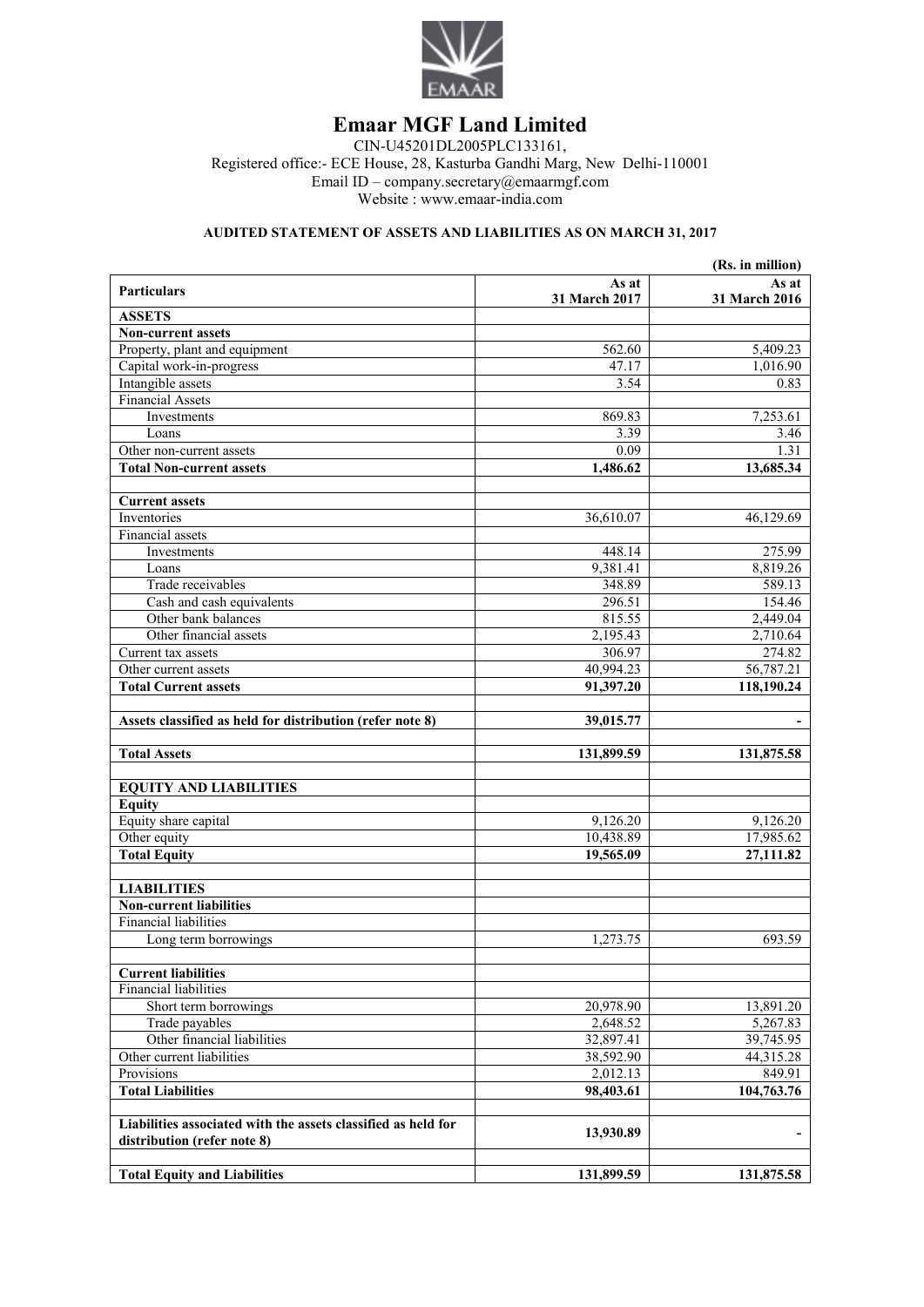

## **AUDITED FINANCIAL RESULTS FOR THE YEAR ENDED MARCH 31, 2017**

| <b>Half Year</b><br><b>Half Year</b><br><b>Particulars</b><br><b>Year Ended</b><br><b>Year Ended</b><br><b>Ended March</b><br><b>Ended March</b><br>March 31, 2017<br><b>March 31, 2016</b><br>31, 2017<br>31, 2016<br><b>Unaudited</b><br><b>Unaudited</b><br><b>Audited</b><br><b>Audited</b><br>(Refer Note 12)<br>(Refer Note 12)<br>9,047.05<br>2,173.80<br><b>Revenue From Operations</b><br>10,583.62<br>9,366.72<br>285.12<br>Other Income<br>101.72<br>279.89<br>440.24<br>9,148.77<br>9,651.84<br>11,023.86<br><b>Total Income (I)</b><br>2,453.69<br><b>EXPENSES</b><br>(Increase)/decrease in inventories<br>664.46<br>140.51<br>2,008.17<br>(1,455.54)<br>117.49<br>1,597.83<br>399.22<br>1,603.86<br>Cost of land and development rights<br>3,089.40<br>3,135.48<br>Material cost and contractor expense<br>1,221.44<br>4,403.42<br>419.05<br>378.49<br>819.58<br>798.69<br>Employee benefits expense<br>Depreciation and amortization expense<br>8.91<br>17.05<br>23.30<br>36.03 |
|-------------------------------------------------------------------------------------------------------------------------------------------------------------------------------------------------------------------------------------------------------------------------------------------------------------------------------------------------------------------------------------------------------------------------------------------------------------------------------------------------------------------------------------------------------------------------------------------------------------------------------------------------------------------------------------------------------------------------------------------------------------------------------------------------------------------------------------------------------------------------------------------------------------------------------------------------------------------------------------------------|
|                                                                                                                                                                                                                                                                                                                                                                                                                                                                                                                                                                                                                                                                                                                                                                                                                                                                                                                                                                                                 |
|                                                                                                                                                                                                                                                                                                                                                                                                                                                                                                                                                                                                                                                                                                                                                                                                                                                                                                                                                                                                 |
|                                                                                                                                                                                                                                                                                                                                                                                                                                                                                                                                                                                                                                                                                                                                                                                                                                                                                                                                                                                                 |
|                                                                                                                                                                                                                                                                                                                                                                                                                                                                                                                                                                                                                                                                                                                                                                                                                                                                                                                                                                                                 |
|                                                                                                                                                                                                                                                                                                                                                                                                                                                                                                                                                                                                                                                                                                                                                                                                                                                                                                                                                                                                 |
|                                                                                                                                                                                                                                                                                                                                                                                                                                                                                                                                                                                                                                                                                                                                                                                                                                                                                                                                                                                                 |
|                                                                                                                                                                                                                                                                                                                                                                                                                                                                                                                                                                                                                                                                                                                                                                                                                                                                                                                                                                                                 |
|                                                                                                                                                                                                                                                                                                                                                                                                                                                                                                                                                                                                                                                                                                                                                                                                                                                                                                                                                                                                 |
|                                                                                                                                                                                                                                                                                                                                                                                                                                                                                                                                                                                                                                                                                                                                                                                                                                                                                                                                                                                                 |
|                                                                                                                                                                                                                                                                                                                                                                                                                                                                                                                                                                                                                                                                                                                                                                                                                                                                                                                                                                                                 |
|                                                                                                                                                                                                                                                                                                                                                                                                                                                                                                                                                                                                                                                                                                                                                                                                                                                                                                                                                                                                 |
|                                                                                                                                                                                                                                                                                                                                                                                                                                                                                                                                                                                                                                                                                                                                                                                                                                                                                                                                                                                                 |
| 3,189.56<br>3,382.80<br>7,280.32<br>Finance costs<br>6,998.21                                                                                                                                                                                                                                                                                                                                                                                                                                                                                                                                                                                                                                                                                                                                                                                                                                                                                                                                   |
| 2,353.25<br>2,567.80<br>Other expenses<br>1,395.92<br>4,411.21                                                                                                                                                                                                                                                                                                                                                                                                                                                                                                                                                                                                                                                                                                                                                                                                                                                                                                                                  |
| 6,537.99<br><b>Total Expenses (II)</b><br>9,842.12<br>17,195.45<br>17,430.35                                                                                                                                                                                                                                                                                                                                                                                                                                                                                                                                                                                                                                                                                                                                                                                                                                                                                                                    |
|                                                                                                                                                                                                                                                                                                                                                                                                                                                                                                                                                                                                                                                                                                                                                                                                                                                                                                                                                                                                 |
| Loss before tax (I-II)<br>(693.35)<br>(4,084.30)<br>(7,543.61)<br>(6,406.49)                                                                                                                                                                                                                                                                                                                                                                                                                                                                                                                                                                                                                                                                                                                                                                                                                                                                                                                    |
|                                                                                                                                                                                                                                                                                                                                                                                                                                                                                                                                                                                                                                                                                                                                                                                                                                                                                                                                                                                                 |
| <b>Tax expense</b><br>$\overline{\phantom{0}}$<br>$\overline{a}$<br>$\blacksquare$                                                                                                                                                                                                                                                                                                                                                                                                                                                                                                                                                                                                                                                                                                                                                                                                                                                                                                              |
| Loss for the period / year<br>(693.35)<br>(4,084.30)<br>(7,543.61)<br>(6,406.49)                                                                                                                                                                                                                                                                                                                                                                                                                                                                                                                                                                                                                                                                                                                                                                                                                                                                                                                |
| Other comprehensive income/(loss)                                                                                                                                                                                                                                                                                                                                                                                                                                                                                                                                                                                                                                                                                                                                                                                                                                                                                                                                                               |
| Items that will not be reclassified to profit or loss in                                                                                                                                                                                                                                                                                                                                                                                                                                                                                                                                                                                                                                                                                                                                                                                                                                                                                                                                        |
| subsequent years                                                                                                                                                                                                                                                                                                                                                                                                                                                                                                                                                                                                                                                                                                                                                                                                                                                                                                                                                                                |
| Re-measurement gains (losses) on defined benefit                                                                                                                                                                                                                                                                                                                                                                                                                                                                                                                                                                                                                                                                                                                                                                                                                                                                                                                                                |
| 9.99<br>(5.85)<br>(1.26)<br>(3.12)<br>plans                                                                                                                                                                                                                                                                                                                                                                                                                                                                                                                                                                                                                                                                                                                                                                                                                                                                                                                                                     |
|                                                                                                                                                                                                                                                                                                                                                                                                                                                                                                                                                                                                                                                                                                                                                                                                                                                                                                                                                                                                 |
| Other comprehensive income / (loss) for the<br>(5.85)<br>9.99<br>(1.26)<br>(3.12)<br>period / year, net of tax                                                                                                                                                                                                                                                                                                                                                                                                                                                                                                                                                                                                                                                                                                                                                                                                                                                                                  |
|                                                                                                                                                                                                                                                                                                                                                                                                                                                                                                                                                                                                                                                                                                                                                                                                                                                                                                                                                                                                 |
| Total comprehensive loss for the year, net of tax<br>(699.20)<br>(4,085.56)<br>(7, 546.73)<br>(6,396.50)                                                                                                                                                                                                                                                                                                                                                                                                                                                                                                                                                                                                                                                                                                                                                                                                                                                                                        |
|                                                                                                                                                                                                                                                                                                                                                                                                                                                                                                                                                                                                                                                                                                                                                                                                                                                                                                                                                                                                 |
| Paid-up Equity Share Capital (face value of Rs.10<br>9,126.20<br>9,126.20<br>9,126.20<br>9,126.20                                                                                                                                                                                                                                                                                                                                                                                                                                                                                                                                                                                                                                                                                                                                                                                                                                                                                               |
| per share)<br><b>Debenture Redemption Reserve</b><br>738.13<br>738.13                                                                                                                                                                                                                                                                                                                                                                                                                                                                                                                                                                                                                                                                                                                                                                                                                                                                                                                           |
| 738.13<br>738.13<br><b>Capital Redemption Reserve</b><br>8,610.25<br>8,610.25<br>8,610.25<br>8,610.25                                                                                                                                                                                                                                                                                                                                                                                                                                                                                                                                                                                                                                                                                                                                                                                                                                                                                           |
| Other Equity (excluding Debenture Redemption                                                                                                                                                                                                                                                                                                                                                                                                                                                                                                                                                                                                                                                                                                                                                                                                                                                                                                                                                    |
| Reserve, Capital Redemption Reserve and<br>1,090.51<br>8,637.24<br>8,637.24<br>1,090.51                                                                                                                                                                                                                                                                                                                                                                                                                                                                                                                                                                                                                                                                                                                                                                                                                                                                                                         |
| <b>Revaluation Reserve)</b>                                                                                                                                                                                                                                                                                                                                                                                                                                                                                                                                                                                                                                                                                                                                                                                                                                                                                                                                                                     |
| 27,111.82<br>Net Worth<br>19,565.09<br>19,565.09<br>27,111.82                                                                                                                                                                                                                                                                                                                                                                                                                                                                                                                                                                                                                                                                                                                                                                                                                                                                                                                                   |
| Paid up Debt Capital<br>53,185.98<br>42,392.74<br>53,185.98<br>42,392.74                                                                                                                                                                                                                                                                                                                                                                                                                                                                                                                                                                                                                                                                                                                                                                                                                                                                                                                        |
| Earnings / (Loss) Per Share (in Rupees)                                                                                                                                                                                                                                                                                                                                                                                                                                                                                                                                                                                                                                                                                                                                                                                                                                                                                                                                                         |
| (0.76)<br>(4.48)<br>(7.02)<br>(8.27)<br>(Basic & Diluted) (not annualised)                                                                                                                                                                                                                                                                                                                                                                                                                                                                                                                                                                                                                                                                                                                                                                                                                                                                                                                      |
| 2.72<br>2.72<br>Debt Equity Ratio<br>1.56<br>1.56                                                                                                                                                                                                                                                                                                                                                                                                                                                                                                                                                                                                                                                                                                                                                                                                                                                                                                                                               |
| Debt Service Coverage Ratio<br>0.79<br>(0.20)<br>(0.07)<br>0.12                                                                                                                                                                                                                                                                                                                                                                                                                                                                                                                                                                                                                                                                                                                                                                                                                                                                                                                                 |
| Interest Service Coverage Ratio<br>0.79<br>(0.20)<br>(0.07)<br>0.12                                                                                                                                                                                                                                                                                                                                                                                                                                                                                                                                                                                                                                                                                                                                                                                                                                                                                                                             |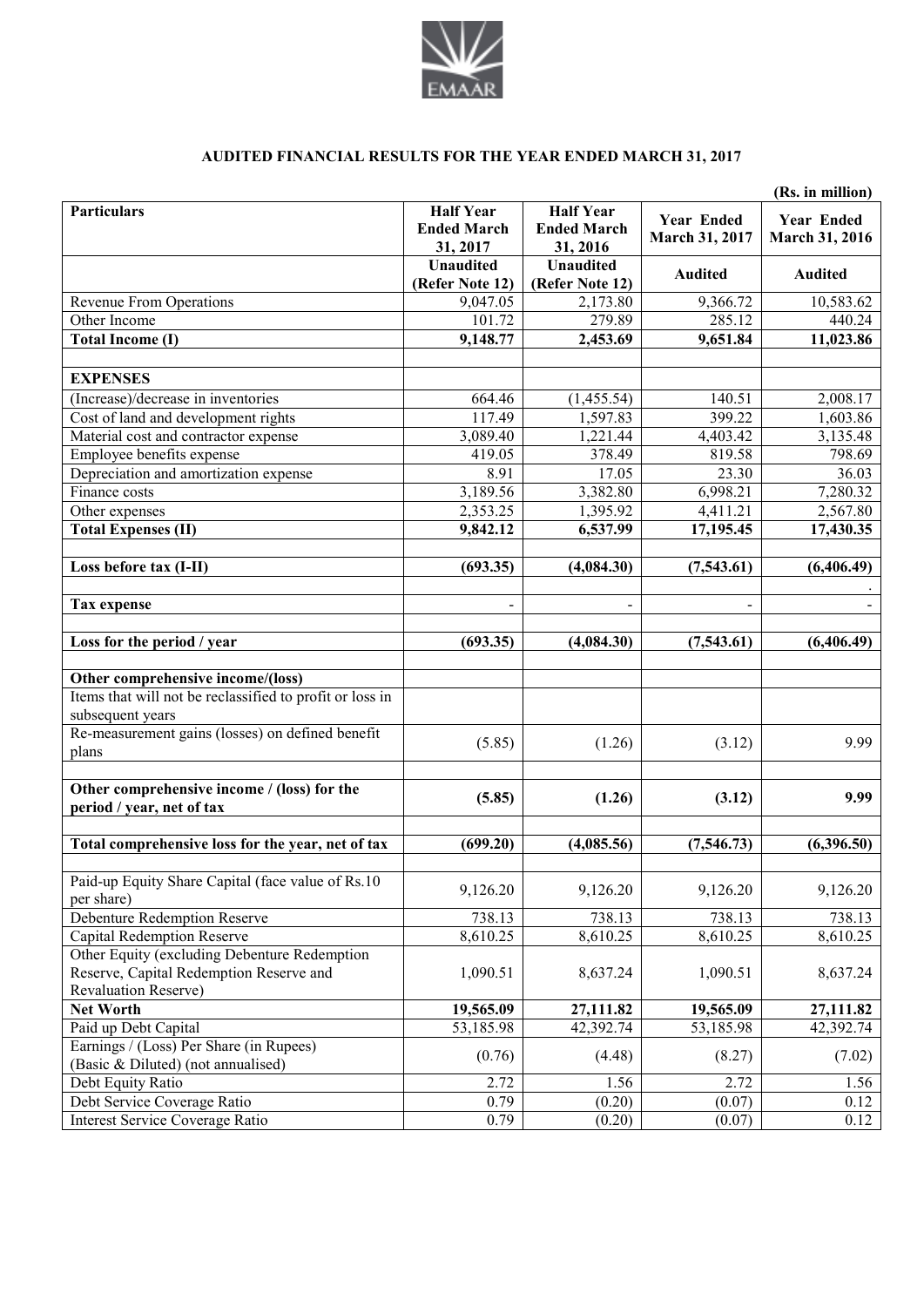

#### **Notes:**

- 1. The above financial results have been reviewed by the Audit Committee and approved by the Board of Directors of the Company at their meeting held on 25 May 2017.
- 2. The Company adopted Indian Accounting Standards ("Ind AS") and accordingly these financial results have been prepared as prescribed under Section 133 of the Companies Act, 2013 read with Rule 3 of the Companies (Indian Accounting Standards) Rules, 2015 as amended. The date of transition to Ind AS is April 1, 2015. The impact of transition has been accounted for in opening reserves and the comparative period results have been restated accordingly. (Refer note 9 and 10 below)
- 3. Ratios have been computed as follows:
	- (i) Debt Equity Ratio =Paid up Debt Capital/Equity, where,
		- \* Equity represents issued, subscribed and paid up share capital and other equity
		- \* Paid up Debt Capital represents long-term and short-term borrowings excluding deferred payment liabilities and finance lease obligations.
	- (ii) Interest Service Coverage ratio = Earnings before finance costs, tax and depreciation / finance costs.
	- (iii) Debt Service Coverage ratio = Earnings before finance costs, tax and depreciation / [finance costs + net principal repayment of paid debt capital during the period/year].
	- (iv) Net worth represents Equity.
	- (v) Paid up equity capital represents issued, subscribed and paid up share capital.
- 4. **Additional disclosures as per Regulation 52 (4) of Securities and Exchange Board of India (Listing Obligations and Disclosure Requirements) Regulations, 2015**

| <b>Particulars</b>        | <b>Credit Rating</b> | Principal                   |                  | <b>Interest</b>             |                  |
|---------------------------|----------------------|-----------------------------|------------------|-----------------------------|------------------|
|                           |                      | <b>Previous</b><br>due date | Next due<br>date | <b>Previous</b><br>due date | Next due<br>date |
| 22,600 (11.25%) Secured   | <b>CARE BB</b>       | Not.                        | 31 Dec           | 30 Sep                      | 30 Apr           |
| Redeemable non-           | revised from         | applicable                  | 2019             | $2014$ (paid)               | 2018             |
| convertible debentures of | CARE D               |                             |                  |                             |                  |
| Rs. 10,00,000/- each      |                      |                             |                  |                             |                  |

Notes:

a. Due dates disclosed above are after considering extensions granted by the debenture holders.

b. The non-convertible debentures referred above are secured by an adequate asset cover.

- 5. One of the subsidiaries of the Company, Emaar MGF Construction Private Limited (the "Subsidiary") is undergoing certain litigations/disputes in relation to the Commonwealth Games Village Project, 2010 developed by it where the Company expects favorable outcomes. The Company has investments in the equity share capital of the said Subsidiary aggregating to Rs. 603.53 million (previous year - Rs. 603.53 million) and has advances recoverable aggregating to Rs. 2,266.22 million (previous year - Rs. 2,098.40 million) from the Subsidiary. The Company has also given commitment to the Subsidiary for support in case of unfavorable outcome in respect of any of the litigations / disputes. The auditors have expressed an emphasis of matter on the same.
- 6. The Company, vide a Development Agreement dated November 3, 2006 (subsequently amended by the agreement dated July 25, 2007) entered into with Emaar Hills Township Private Limited ("EHTPL"), had undertaken the development of land in Hyderabad, which was sold to EHTPL by Andhra Pradesh Industrial Infrastructure Corporation through a duly registered Conveyance Deed dated December 28, 2005. The Company also, vide Assignment Deed dated November 3, 2006 entered into with Boulder Hills Leisure Private Limited ("BHLPL"), had undertaken the development and operation of a 'Golf Course' in Hyderabad. The Company, EHTPL and BHLPL have been subjected to litigations relating to the allegations of irregularities in allotment of project land, notice for termination of project, notice for termination of development agreement by one of the shareholders of the development partner, stoppage of registration of properties in the project, etc. Further, in one of the matters mentioned herein, Central Bureau of Investigation has filed charge sheets against various persons, including the Company, its former Managing Director and certain officers of the Company. Under the said matter, the Company has also received an attachment order of its certain properties from Directorate of Enforcement.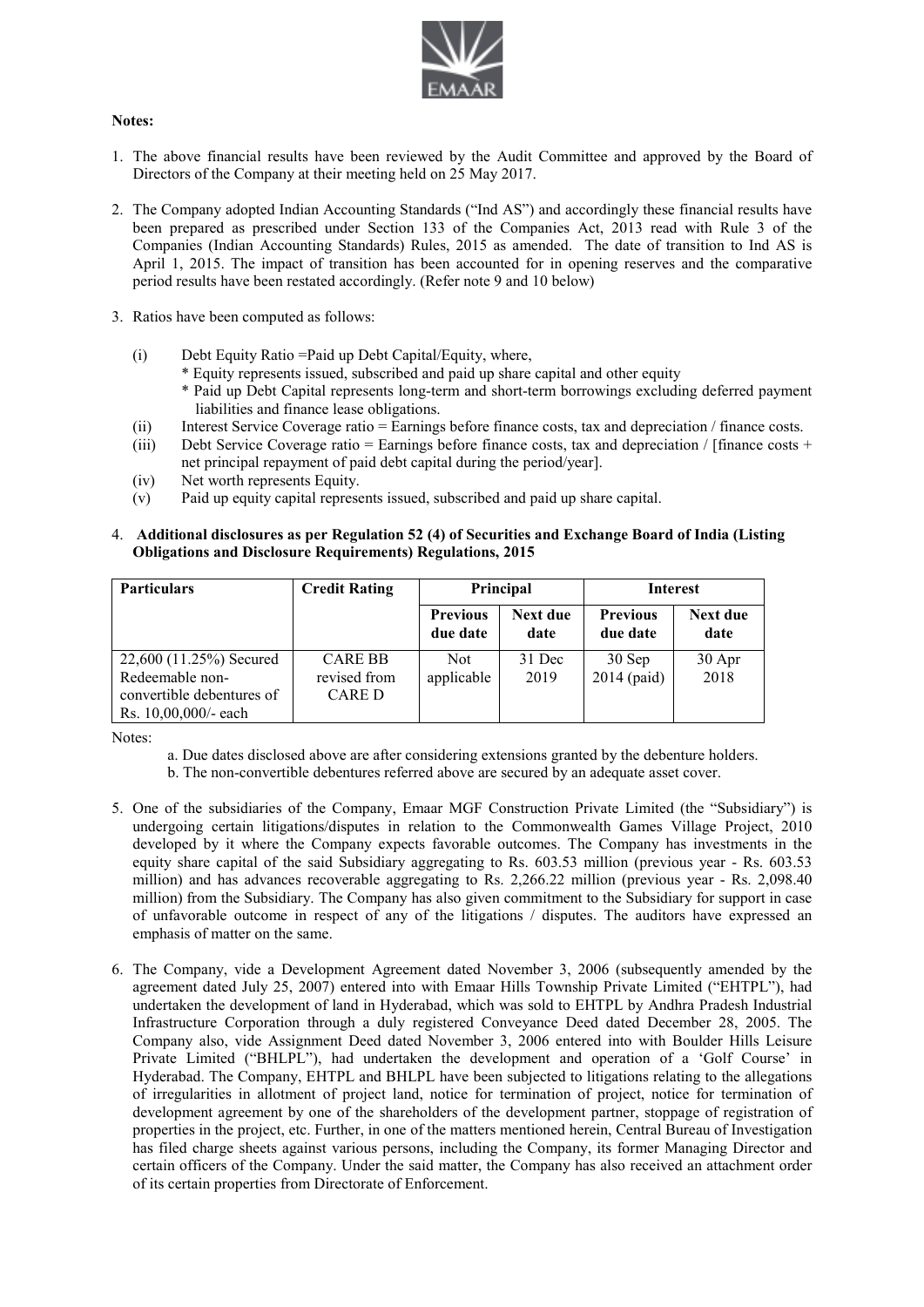

The Company has assets and liabilities of Rs. 3,037.94 million (previous year - Rs. 2,998.47 million) and Rs. 2,085.79 million (previous year - Rs. 2,084.63 million) respectively and has recorded revenues aggregating to Rs. 1,447.86 million (previous year - Rs. 1,447.86 million) (including Rs. 94.26 million (previous year - Rs. 94.26 million) which have been included in the aforesaid assets as they are yet to be either collected or billed) till date relating to the said project. The matters mentioned herein are pending with judicial authorities at various levels. Based on the legal advices received and internal assessments, the management believes that the allegations/matters raised above are untenable and contrary to the factual position. The auditors have expressed an emphasis of matter on the same.

- 7. The Company has incurred a book loss of Rs. 7,546.73 million (previous year -Rs. 6,396.50 million), besides, also incurring cash loss primarily on account of finance costs and has overdue liabilities. Further, as at March 31, 2017 the Company has debts of Rs. 1,298.66 million (previous year - Rs. 3,469.91 million) which are due for repayment in the next one year. As per the present business plans the Company would require additional capital either in the form of long term debts/equity for an aggregate of Rs. 8,000.00 million (previous year - Rs. 19,750.00 million) to be able to meet its financial obligations in the next one year. The Company along with its ultimate holding company, Emaar Properties PJSC, has been exploring options for raising additional funds to meet its financial obligations and is working with certain lenders to reschedule the principal and interest payment terms in line with its expected cash flows. As more fully described in note 8, the Company and its promoters have also filed a Scheme of Arrangement before the Hon'ble High Court of Delhi for reorganizing its business and demerging part of the same to a separate entity to better manage its fund requirements. The management also has considered the fact that the Company has significant asset base, including land inventories or land development rights, which can yield values in excess of their book values and can hence be used for raising additional capital, if and when required. In view of the same, the management of the Company is hopeful of generating sufficient cash flows in the future to meet the Company's financial obligations. Hence, these financial statements have been prepared on a going concern basis. The auditors have expressed an emphasis of matter on the same.
- 8. In order to lend greater focus on the operation of the Company's businesses/projects and for the purpose of developing the potential for further growth and expansion, the Board of Directors of the Company, during the current year decided to demerge some of the assets and liabilities of the Company into a separate undertaking, pursuant to a Scheme of Arrangement under Section 391 and 394 of the Companies Act, 1956 read with sections 100 to 103 of the Companies Act, 2013. The same has been approved by the shareholders of the Company and is pending for approval before the Hon'ble National Company Law Tribunal ("NCLT"). The assets and liabilities as at March 31, 2017 expected to be demerged into a separate undertaking have been disclosed as assets and liabilities held for distribution and may be further revised based on changes/adjustments upto the Effective Date, being the date of approval of NCLT.

|                                                                |         |                | (Rs. in million)  |
|----------------------------------------------------------------|---------|----------------|-------------------|
| <b>Particulars</b>                                             |         | Six months     | <b>Year ended</b> |
|                                                                |         | ended          | March 31,         |
|                                                                |         | March 31, 2016 | 2016              |
| Net Loss as per Indian GAAP                                    |         | (3,564.59)     | (4,712.07)        |
| <b>Adjustments:</b>                                            |         |                |                   |
| Fair value accounting of barter transactions                   |         | 348.35         | 327.33            |
| Measuring mutual fund investments at fair value                |         | 0.69           | (1.55)            |
| Actuarial (gain)/loss recognized in other comprehensive income |         | 1.26           | (9.99)            |
| Accounting of compound financial instruments                   |         | 24.93          | 50.07             |
| Accounting of finance cost on effective interest method        |         | (901.45)       | (2,058.76)        |
| Others                                                         |         | 6.50           | (1.53)            |
| Net Loss as per Ind AS                                         | (A)     | (4,084.30)     | (6,406.49)        |
| Other Comprehensive income/(expense)                           | (B)     | (1.26)         | 9.99              |
| <b>Total Comprehensive Loss</b>                                | $(A+B)$ | (4,085.56)     | (6,396.50)        |

9. Reconciliation of net profit as per erstwhile Indian GAAP, as previously reported, and the total comprehensive loss as per Ind AS is as follows: